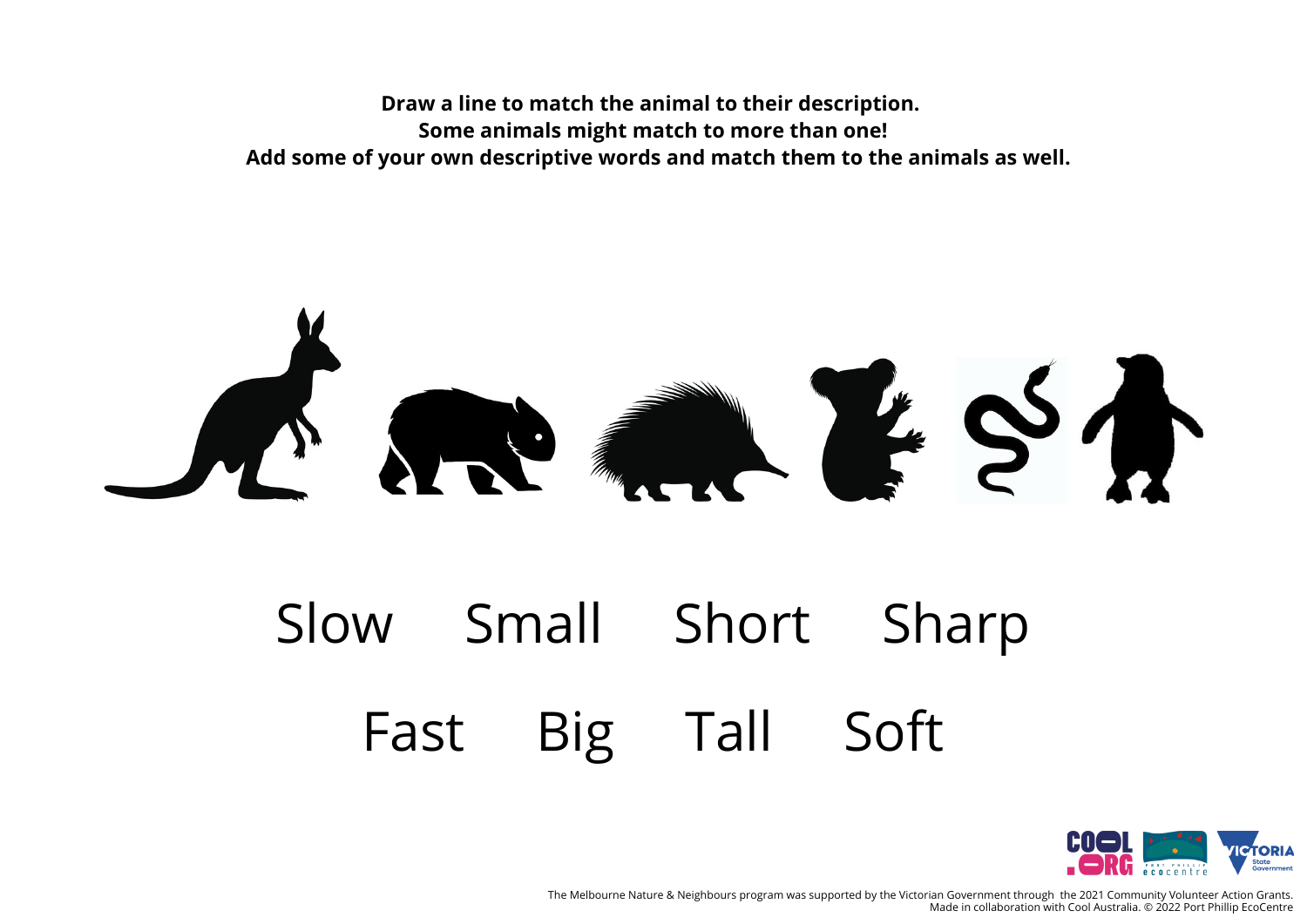THE STE

## Skinny Scaly Furry Scary Fat Smooth Feathery Friendly



The Melbourne Nature & Neighbours program was supported by the Victorian Government through the 2021 Community Volunteer Action Grants. Made in collaboration with Cool Australia. © 2022 Port Phillip EcoCentre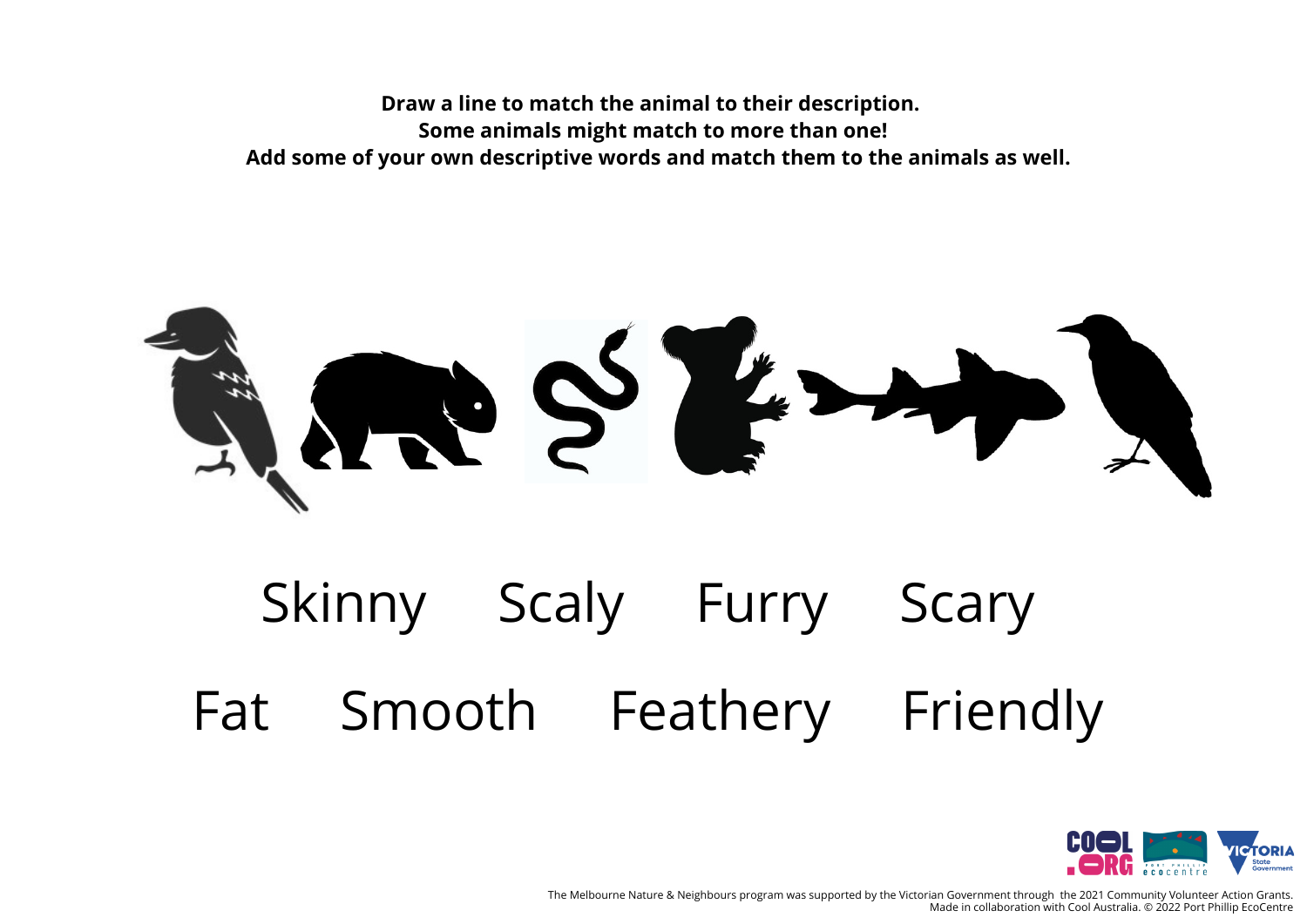



The Melbourne Nature & Neighbours program was supported by the Victorian Government through the 2021 Community Volunteer Action Grants. Made in collaboration with Cool Australia. © 2022 Port Phillip EcoCentre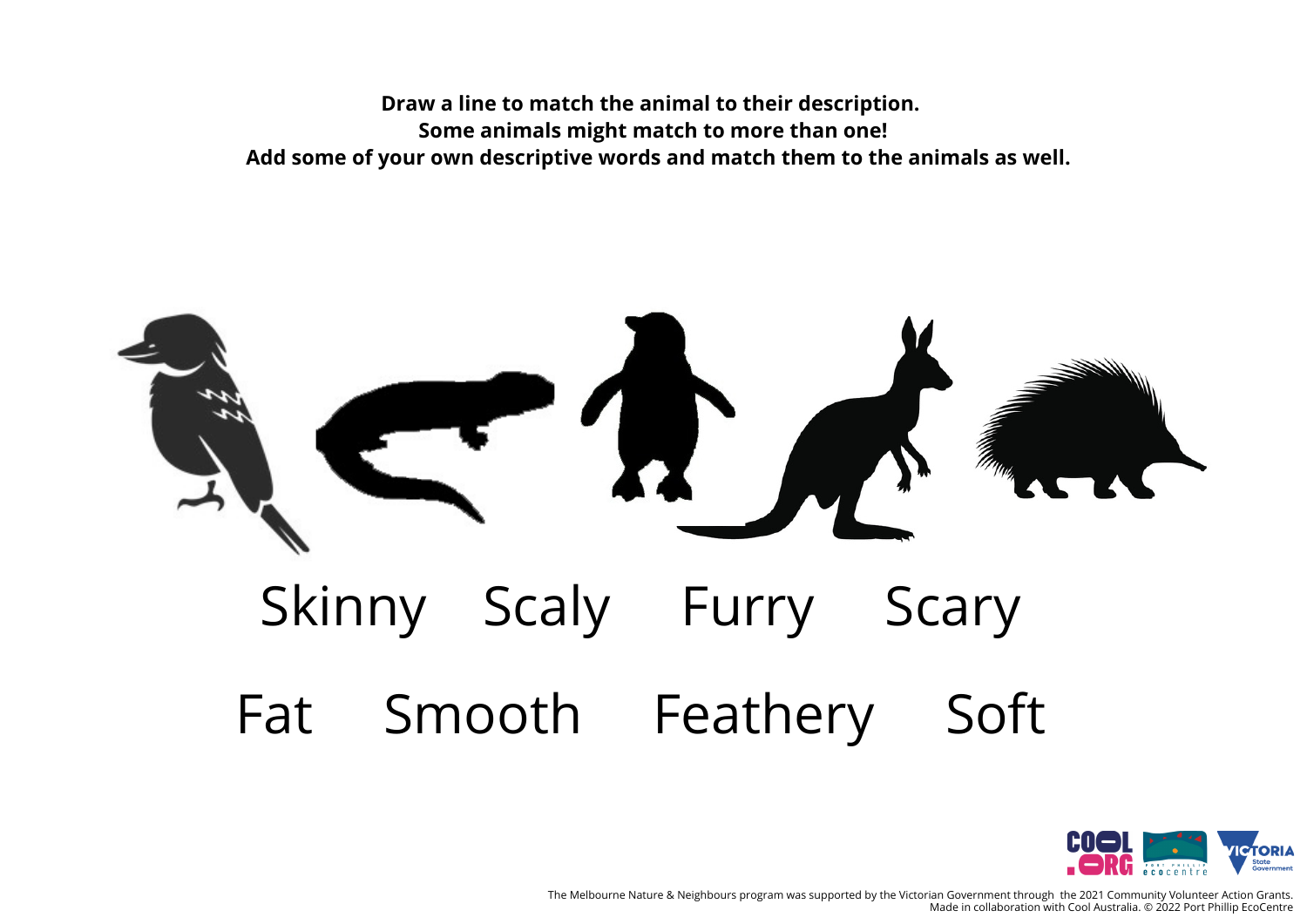